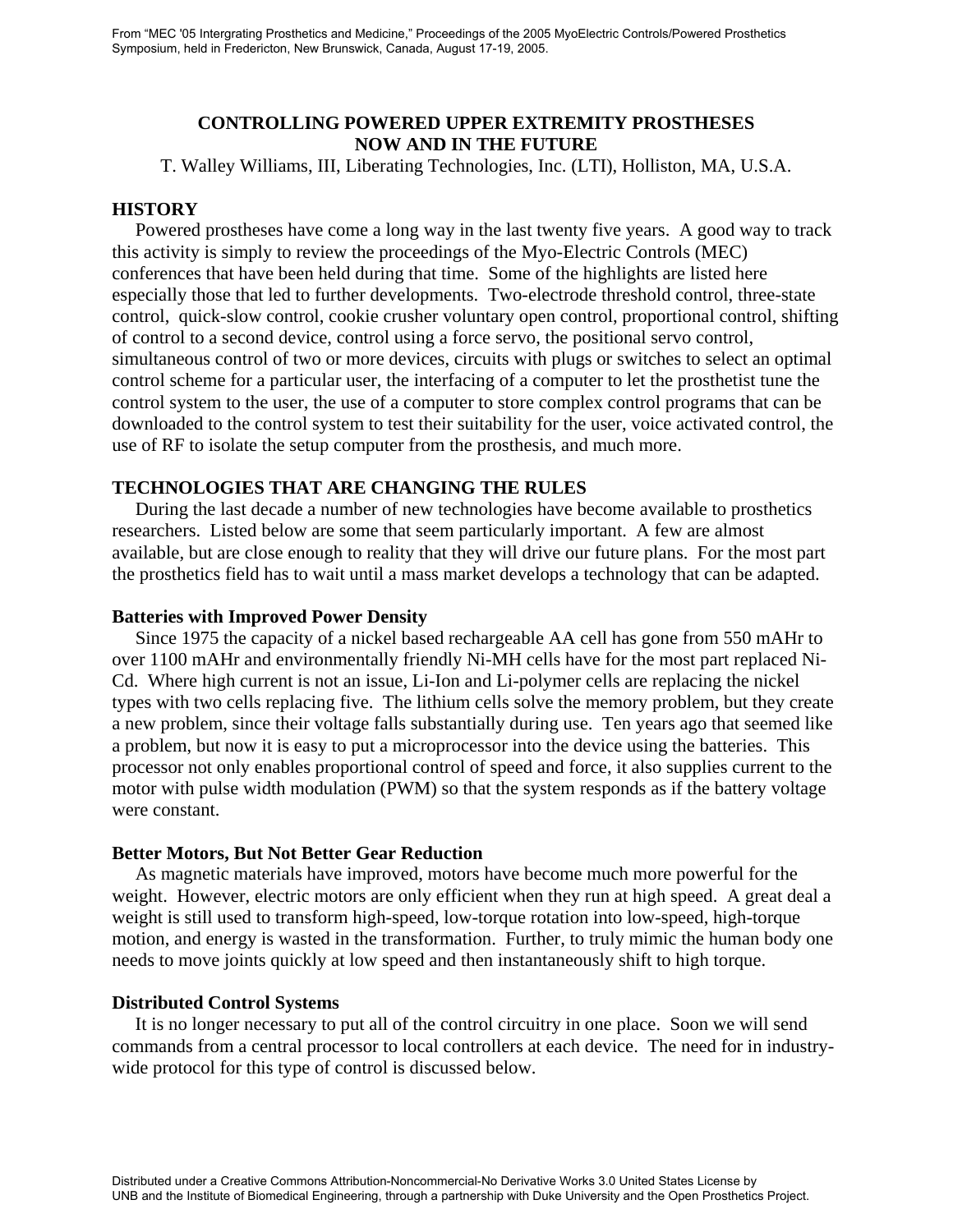## **Configurable Control Systems**

 Almost every component manufacturer now provides a way to configure its system using a computer interface. At first this only meant that gains and thresholds could be set for myoelectric signals. Now users can quickly switch between setups as different as all myoelectric control of three devices by two muscles and positional servo control of one device with myoelectric control of two devices.

## **Implantable Myosignal Transducers**

Simultaneous acquisition of signals from surface muscles and the muscles buried underneath has always been a problem. While several groups have contrived ways to extract some of the information present in the underlying muscle using multiple features of the myoelectric signal, [4, 5] nothing works as well as direct acquisition of the myosignal. You will read about one implantable myosignal transducer in these proceedings. A second group is also working to advance this technology. One or both will probably be approved for use in amputees before the next MEC conference. These units are about the size of a large grain of rice, and they acquire their power from outside the body using RF energy. Either RF or infrared light is used to deliver their outputs which may be partially or fully processed myosignals.

## **Improved Materials and Techniques for Making Sockets**

 To support the new control systems better light-weight prostheses are needed. The wide availability of high-modulus materials combined with the training of prosthetists in their use has been essential to the development of better powered prostheses. The need is for automating the production of outstanding patient interfaces so that more prosthetists can achieve the results that now come only from a small cadre of specialists.

# **INTUITIVE PROSTHETIC CONTROL**

The most intuitive prosthesis control uses the original muscles to control the same functions in the prosthesis. This is already done when biceps and triceps are used to control the motion of a powered elbow joint. What are the problems with this approach, and how will they be solved?

### **Full Control Needs Two Muscles per Degree of Freedom**

 Relatively few muscles are lost during a transradial amputation, but after higher level amputations, only a few large muscles remain. Elsewhere in these proceedings Kuiken et al will report on the current state of research on subdividing muscles and on connecting severed nerves to them. The goal is to create enough myoelectric signal sources to replace all of the muscles that have been lost. The challenge is to perfect techniques for subdividing muscles and nerve fascicles. Identifying which fascicle does what may be particularly challenging. To date this research has relied on surface myoelectric pickups.

### **Coping with Muscles Too Deep for Surface Myoelectrodes**

 In many cases good muscle signals are already available for controlling prostheses intuitively. These are often the signals present in muscles too deep for surface pickups. The implantable transducers discussed above will make these muscles usable. Implantable signal pickups will also improve the signals from nerve-implanted muscles because the re-enervated muscle bands can then be made smaller without excessive crosstalk between adjacent bands.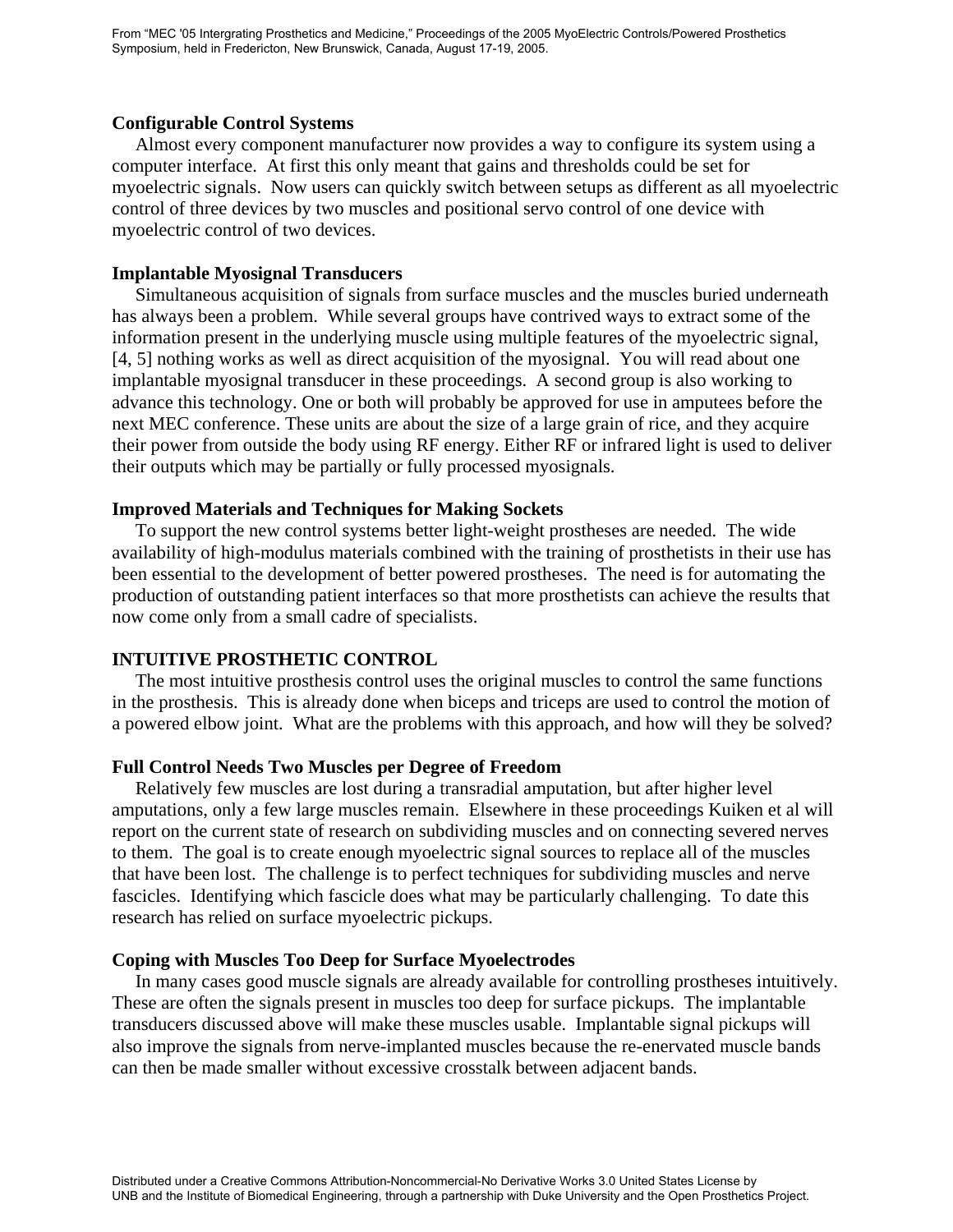### **Creating a Mechanism That Responds Like a Human Arm**

 At present, electric elbows need to be locked when not moving to conserve power. Some engage lock pins and others use reverse locking clutches. Neither approach permits the mechanism to exhibit the compliance of a natural joint. In contrast the muscles of the intact arm act like variable stiffness springs. To gain compliance while still using electric motors, one can place nonlinear springs between the motors and the two joint directions. [1] With a lock, only one motor is needed to move the joint in both directions. With nonlinear springs, two motors are needed. Some weight can be saved by using a powerful direction motor with a slower weaker motor being used to change the stiffness. Adding motors increases weight. To avoid this some workers are looking at pneumatic control with electronics relegated to controlling the gas flow. Such a scheme needs a source of compressed gas. Michael Goldfarb has developed such a system, and it will be interesting to see if it can be made to fit in an arm prosthesis. [2]

### **The Human Brain Commands a Position Not a Speed**

 A few years ago Matt Smits at the Liberty Mutual Research Center studied the triphasic myoelectric signal generated when a traumatic amputee suddenly tried to reposition his prosthetic arm. [3] What was curious was that a long-term amputee could still generate such a signal. In the intact arm, it is normal, because the central nervous system (CNS) first generates a large impulsive muscle contraction to accelerate the forearm, then an impulse to stop it in the new position and finally a small third impulse to damp out the second. Experiments of this sort are best comprehended by using a set point model for muscle control. The CNS operates by commanding new set points for the levels of muscle activity. The CNS is certainly not sending speed control signals like our present control systems.

#### **The Two-Step Control System**

 The goal for future control systems will be to create an accurate model of the human joint system. Myoelectric signals will reset the parameters in the model on a continuing basis, and the model in turn will control joint motion using improved mechanisms. The mechanisms will have settable levels of compliance and stiffness, and will respond much as a normal human arm. The ideal mechanism will only need power to reset the mechanism state. For instance a short burst of motor power will increase or decrease the tension in a spring. Inherent in such a system is the use of spring elements to compensate for gravitational loads.

#### **Proprioceptive Feedback – the Missing Element**

 Amputees have to rely on eyesight for most of their location feedback. In addition motion of the elbow or shoulder shifts sufficient mass that socket pressures alter supplying additional feedback. However, small changes in wrist orientation or finger position cannot be detected this way. Feedback is so important that many amputees control their elbow position with a positional servo rather than with the more intuitive myoelectric signals from the biceps and triceps. The servo is a popular scheme for controlling the elbow because the user gets position information from the position and spring tension in the servo transducer without watching the prosthesis.

### **THE HUMERAL ROTATION PROBLEM**

High level amputees lose the ability to position the terminal device accurately in space because they have lost internal and external rotation. There are three cases that must be considered. Case one covers almost all transhumeral amputees at present. These persons lose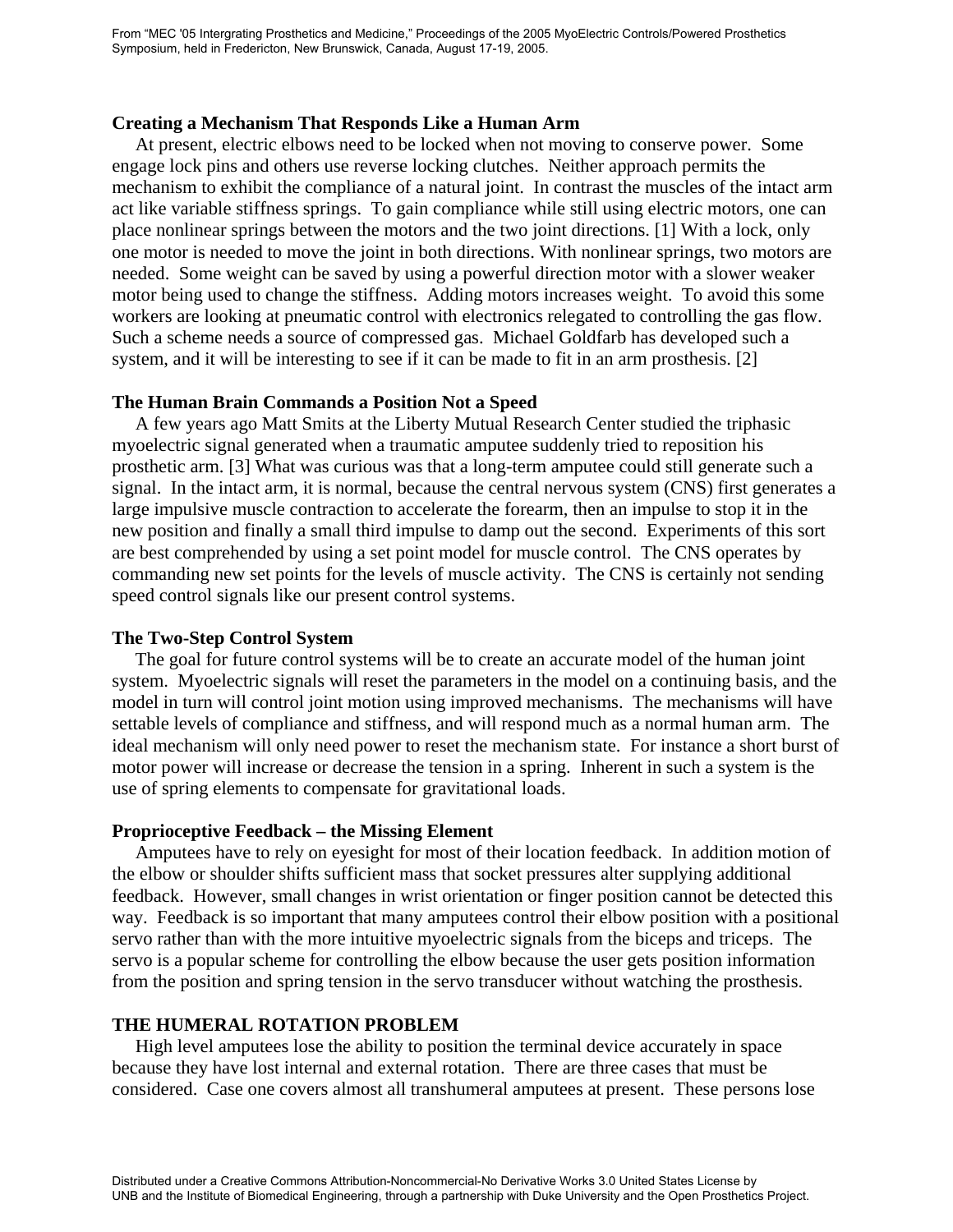their epicondyles, and even though they can still rotate the humerus, this rotation cannot transmit force to the prosthesis and thus accomplishes nothing. Case two covers the small number of persons who have received a Marquardt angulation osteotomy or who have implanted metal pseudo-epicondyles. [6, 7] For these persons a socket can be built that transfers humeral rotation into rotation of the prosthesis. This motion is under complete natural control. A third case is those persons who have received the benefits of osseointegration. Here the end of the humerus is rigidly attached to the prosthesis keeping the control completely natural with the added advantage that with osseointegration the user senses forces on the bone and which supplies some proprioceptive feedback.

#### **Help for case-1 amputees**

With a socket that stabilizes against inadvertent rotation**,** a simple rotation lock is the first component to add. This scheme is offered in the RSLSteeper Mark 14 Elbow and by a rotation lock made by Rim Jet [8] to go between the conventional elbow and the upper arm socket.

 Richard Weir is reporting on a powered humeral rotator at this conference. There are no "left over" myoelectric sites to control this motion. However, the control muscles are almost always intact and only await the appearance of implantable myoelectric pickups to function.

The author has suggested another approach – to implant a powerful bar magnet in the end of the humerus and to use giant magneto-resistive sensors to detect humeral motion. This approach requires a drive like the one Weir will discuss.

# **RESEARCH SPONSORED BY THE U.S. DEFENSE DEPARTMENT**

 Early in 2005 the U.S. Department of Defense initiated two projects to improve the performance of upper extremity prostheses. The sponsoring agency is DARPA (Defense Advanced Research Projects Agency.) One initiative has a two-year time line and the other is for four years. The emphasis is on the transhumeral amputee with some attention being paid to shoulder disarticulation.

### **Goals of the DARPA Prosthesis 2007 Two-Year Project**

 The project [9] is designed to "improve the capabilities of upper-extremity prosthetic limbs beyond those currently available commercially by increasing range of motion, strength, endurance, and dexterity." The short term goal is to deliver a single prosthetic arm system suitable for transhumeral and shoulder disarticulation amputations leveraging recent advances in neural sensing & control, control systems, actuation, power storage and distribution, freeform manufacturing, micro fabrication, sensory feedback, flexure and transmission design, and signal processing. Some of the quantitative goals are arm free swing, local control, state sensing  $\&$ task-based mode shifting within the device, simultaneous control of 3-5 joints, fingertip force sensing, local hand grasp slip control, elbow lift capability up to 20 ft-lb (27 Nm), grip strength up to 25 lbf (111 N), wrist flexion strength up to 1.67 ft-lb (2.26 Nm), robust intuitive control, 24 hour endurance until refuel or recharge, a minimum of 3 grasp patterns: fine pinch, lateral pinch, and power grip, wrist 2 degrees of freedom, humeral rotation, effective cosmetic cover, noise level below 50dB(A) at 1 meter, water & grit resistant, automated system for fitting to residual limb, modular to accommodate various stump lengths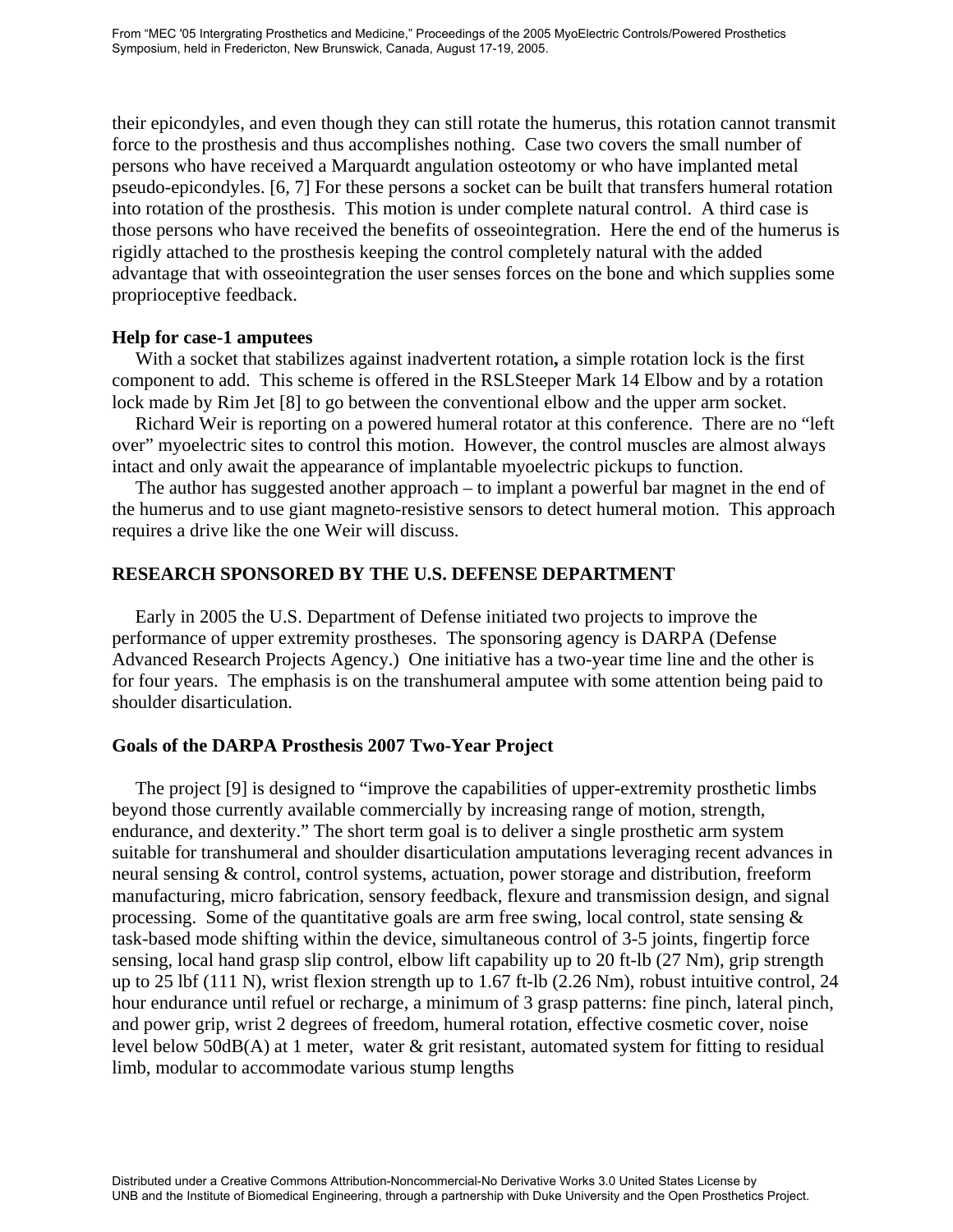### **Goals of the DARPA Four-Year Project**

 The following goals are excerpted from the DARPA website: [10] chronically implantable neural interfaces, sensory (afferent) feedback to the nervous system, able to differentiate afferent and efferent signals, simultaneous control of joints, internal hardware viable in vivo more than 1 year, biomimetic kinematics meaning a hand capable of a complete grasp set and an arm with free swing like an intact limb during walking, inertial properties that match the lost limb, weight, shape and appearance similar to an intact limb, robust in typical indoor and outdoor environments, amenable to direct skeletal attachment, wearable for 18 hours per day, modular to accommodate various stump lengths, effective cosmetic matching.

 One can get an idea as to how functional this prosthesis is to be by looking at the following list of tasks that an amputee is expected to be able to accomplish: writing sample sentences, turning over 3" x 5" cards, picking up small common objects (e.g., paper clips, bottle caps), simulated feeding, stacking checkers, picking up large light objects, and picking up large heavy objects.

# **THE CHANGING ARCHITECTURE OF PROSTHETIC CONTROL SYSTEMS**

 Life was simple when all that was available was a hand with a bidirectional bridge and threshold electrode amplifiers for triggering open and close motion at fixed speed. Or was it? Even a simple system needed many unique polarized plugs with wires of many lengths.

 The seven degree-of-freedom arm being discussed at this conference has 21 wires in 3 shielded cables crossing the elbow, and all but 4 are used. There are only four conductors passing through the most popular wrist rotator, and yet some people want to feed back grip force information while others want absolute position for true servo control of grip. Using a separate wire for every function already gives a lot of problems. Surely more complex systems will have to be put together differently.

# **The Need for a Common Industry-Wide Information Bus Structure**

 With Otto Bock, Motion Control, Liberating Technologies, and two DARPA contractors all meeting the same challenge of controlling more devices simultaneously, now is the time to create a standard bus structure for the industry. By the end of MEC'05 we should have a working group to begin the required discussions. Within four months there should be a white paper defining the problem. Some of the issues to be addressed are contained in the following list.

- 1. What will the power bus look like? Will there be a standard voltage, for instance the output of two Li-Ion cells between full charge and discharge. Can we find a connector that will fill the needs of most companies?
- 2. Will we need a chip-to-chip bus like the SPI bus in the Boston Digital Arm and in many similar systems?
- 3. Will we use a high-speed serial bus? If so what will the highest frequency be, and will special shielding be needed to prevent interference?
- 4. How many lines are needed in the information bus? Will there be an agreed voltage for supplying the information bus electronics?
- 5. What cables and connection schemes will be used to daisy chain the bus?
- 6. The scheme used by Bock to connect the rest of the system to the electrode amplifiers solves the problem of stocking cables of many lengths. Can this idea be carried into the standard bus structure?